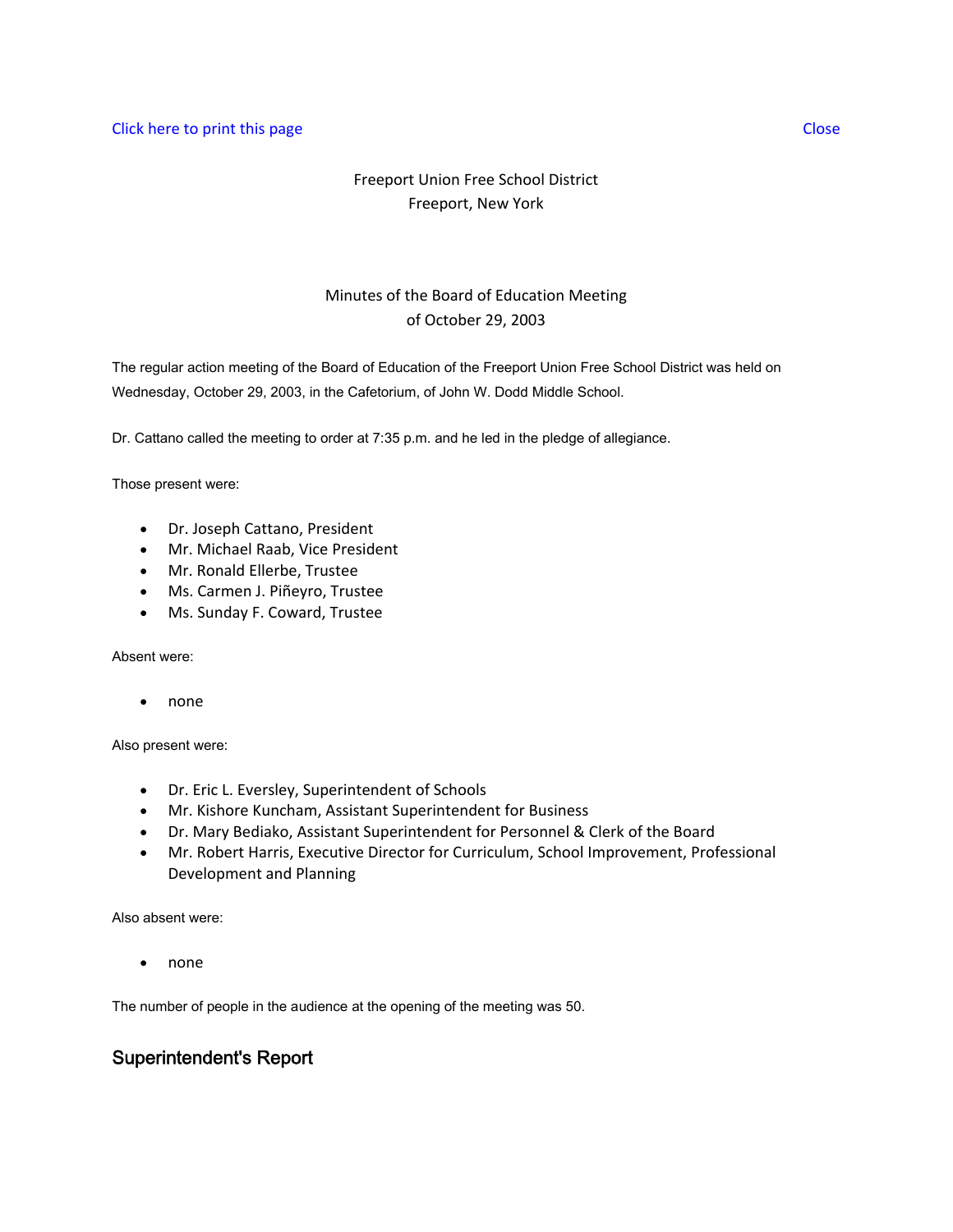The students from the John W. Dodd Chorus, under the direction of Ms. Monique Retzlaff, gave a musical presentation for the Board of Education and the assembled guests. The Dodd Jazz Band, directed by Mr. Adam Rubin, then performed for the enjoyment of all.

Mr. Robert Harris, Executive Director for Curriculum, School Improvement, Professional Development and Planning, presented the report on the New York State Math Assessment Grade 4 and Grade 8 results. All schools have shown great improvement, thanks to strong instructional leadership and an extremely dedicated staff. (see attached)

Debbie Múle, PTA Council President, presented certificates and PTA pins to the Board of Education members in order to thank them for their hard work and dedication.

Ms. Ruth Smith spoke for the Freeport Association of Teachers. She also thanked the Board for their dedication to the students of Freeport. Ms. Lisa Bonacci, thanked the Board of Education for FEOSA. Mr. Robert Micucci, Freeport Administrators Union and Joann Coons for the CSEA also expressed their thanks to the Board.

Dr. Eric Eversley, Superintendent of Schools, then thanked the Board for the many hours that they put in every week and he presented them with New York State School Boards paperweights to thank them.

Dr. Cattano called a short recess for refreshments at 8:25 p.m.

At 8:45 p.m. Dr. Cattano called the meeting back to order.

### Questions from the Public

The public was then given the opportunity to address the Board of Education. Each speaker was allowed to address the Board for six minutes. The Board and administration addressed the comments from the public.

## Board of Education Committee Reports

Mr. Raab reported that the Policy Committee's recommendation was to revise the Policy Manual.

## Items for Action

On a motion by Ms. Piñeyro and a second by Mr. Raab the following items, on a consent agenda, were approved:

### Acceptance of the Minutes

RESOLVED that the Board of Education hereby accepts the minutes of the following meetings as written:

September 10, 2003, September 24, 2003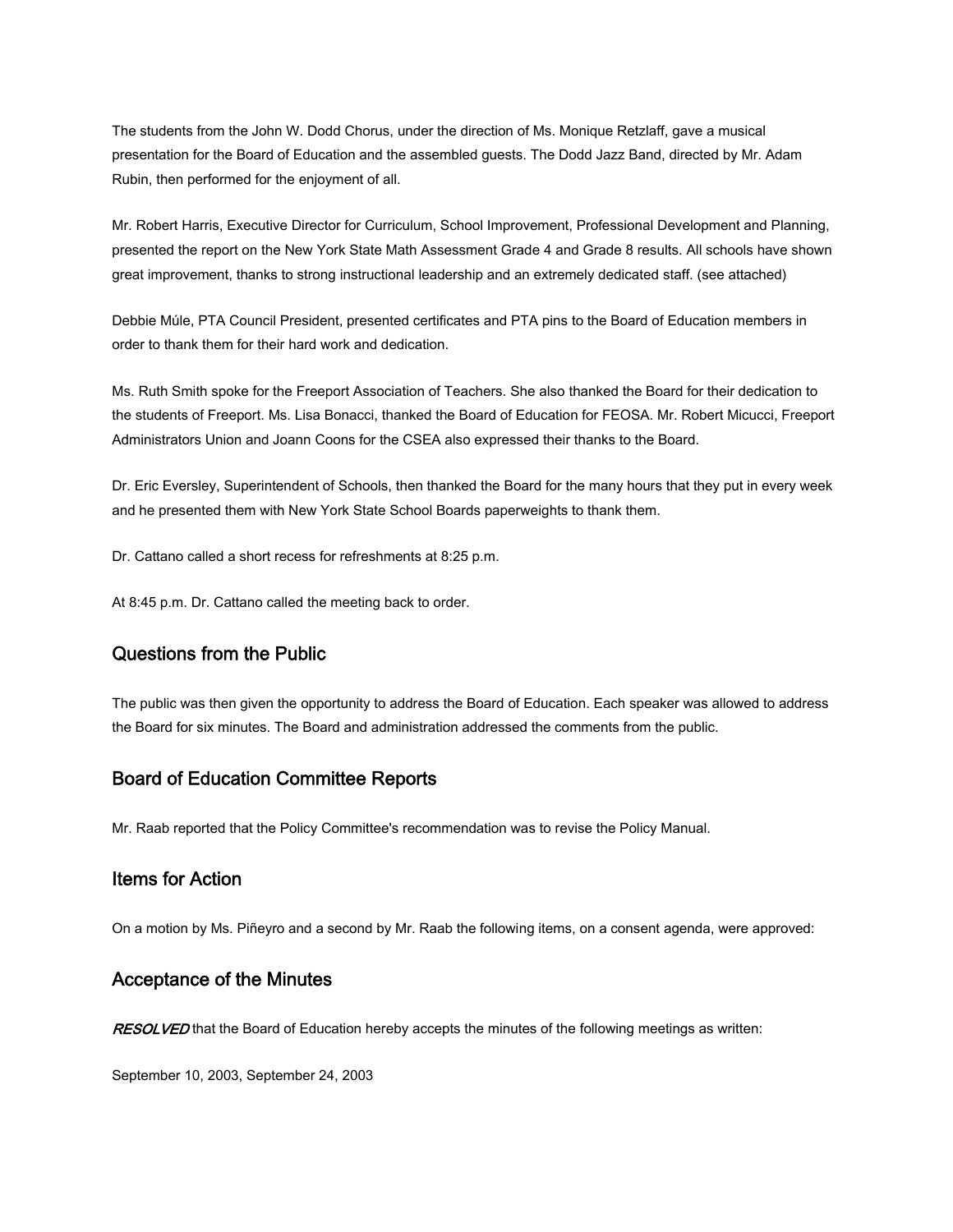# Change of Status

RESOLVED that the Board of Education for the Freeport Union Free School District hereby grants a request for an change of status as listed in the following Change of Status Report:

- Linda Stone, Spanish Teacher, change of resignation date from September 10, 2003 to September 26, 2003.
- Paula Mills, Typist Clerk, change of status to probationary, effective September 30, 2003 for a period of 26 weeks upon Civil Service approval

### Termination of Staff

RESOLVED that the Board of Education of the Freeport Union Free School District hereby terminates the services of the following employees as listed in the following termination report.

• **Ginett Cubilette,** Security Aide, effective September 18, 2003, abandonment of position.

### Resignation of Staff

RESOLVED that the Board of Education the Freeport Union Free School District hereby accepts the letter(s) of resignation from the following staff members as listed :

- **Carol Peters,** Manager of Computer Operations, effective October 24, 2003.
- **Linda Huestis,** full‐time Teaching Assistant, effective September 1, 2003.
- **Beverly Losee,** part‐time Teaching Assistant, effective October 10, 2003.
- **Doris Lee,** full‐time Teaching Assistant, effective October 14, 2003.

### Retirement of Staff

RESOLVED that the Board of Education of the Freeport Union Free School District hereby accepts the letter(s) of resignation for the purpose of retirement from the following staff member as listed in the following:

• **Anne Mehlinger,** Resource Room Teacher, effective November 30, 2003, after serving the children of Freeport for 17 years.

# Appointment of Staff Report

### Probationary Appointments

RESOLVED that the Board of Education of the Freeport Union Free School District, upon the recommendation of the Superintendent, hereby appoints the individuals listed in the attached Appointment of Staff Report - Probationary, in accordance with the rules of the Board of Regents. These individuals shall posses appropriate certification allowing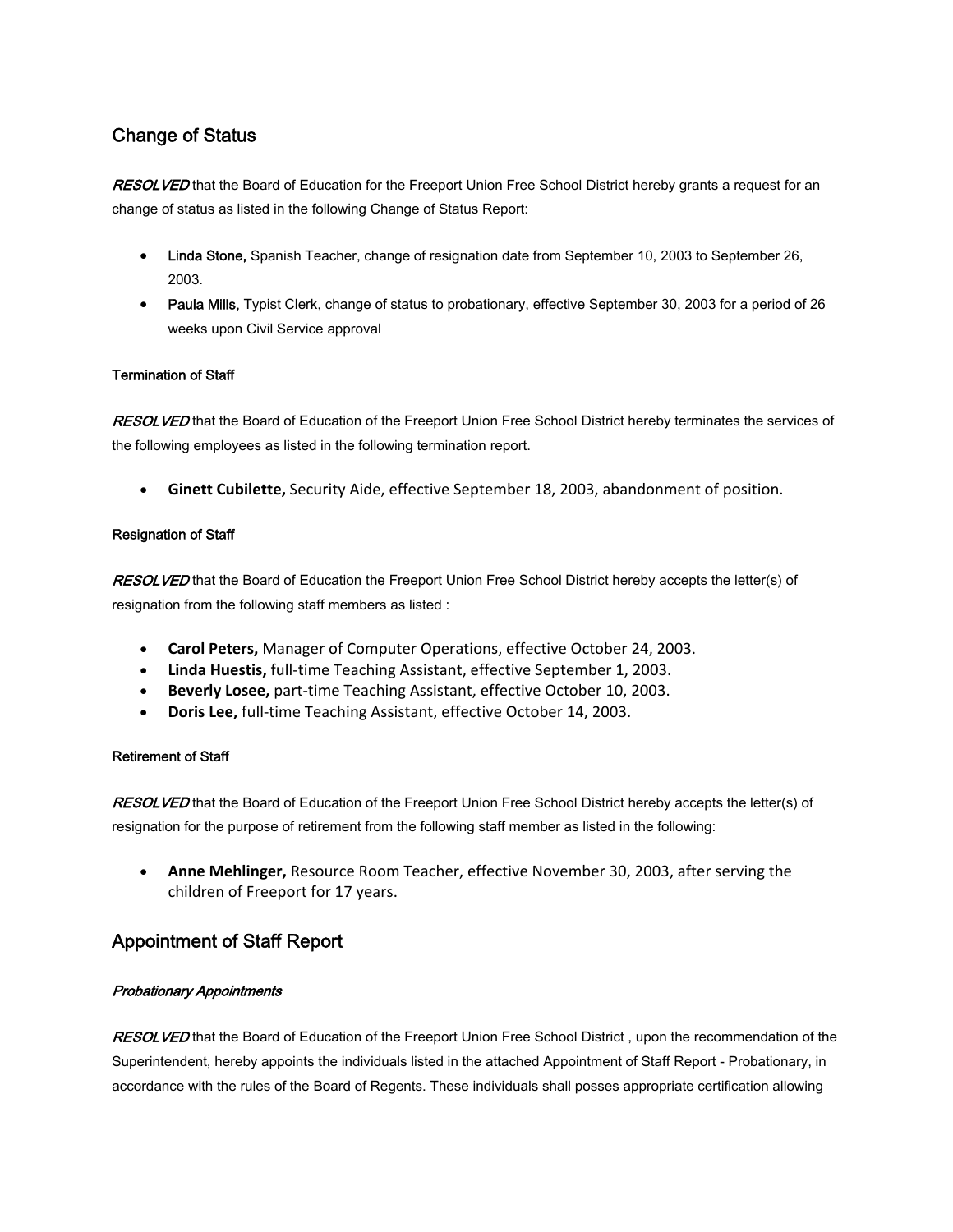them to serve as teachers in the public schools of New York :

• **Tanya DeLucca**, Foreign Language Teacher, (replacing L. Stone, resigned) a probationary appointment effective September 29, 2003 through September 28, 2006. Compensation will be on step 2‐1A of the U5C Schedule at \$45,593. Assignment: FHS.

### Temporary Appointments

RESOLVED that the Board of Education of the Freeport Union Free School District, upon the recommendation of the Superintendent, hereby appoints the individuals listed in the attached Appointment of Staff Report - Temporary, in accordance with the rules of the Board of Regents. These individuals shall posses appropriate certification allowing them to serve as teachers in the public schools of New York.

- Magda Penagos, ESL Teacher, (replacing N. Veksler, LOA) a temporary appointment effective October 7, 2003 through June 30, 2004. Compensation will be pro rated on step 2-2A of the U5D Schedule at \$53,759. Assignment: Bayview.
- Sharon Brennan, Special Education Teacher, (L. Barker, LOA) a temporary appointment effective September 29, 2003 through June 30, 2004. Compensation will be pro rated on step 1-1A of the U5C Schedule at \$43,670. Assignment: Atkinson.

#### Permanent Substitute

RESOLVED that the Board hereby approves the permanent substitute teacher(s) as listed in the attached Appointment of Staff report

• **Keyonne Christmas,** Permanent Substitute, (replacing D. Zamot, position ended) a temporary appointment effective September 24, 2003 through June 30, 2004. Compensation will be according to the Substitute Pay Rate of \$125. per day. Assignment: Dodd.

#### Teacher Assistant

RESOLVED that the Board of Education of the Freeport Union Free School District, upon the recommendation of the Superintendent, hereby appoints the individuals listed in the attached Appointment of Staff Report - Teacher Assistant Category, in accordance with the rules of the Board of Regents. These individuals shall posses appropriate certification allowing them to serve as teachers in the public schools of New York.

- Corinne Lacey, part-time Teaching Assistant, (replacing M. Nembhard, resigned) this appointment is effective September 29, 2003. Compensation is according to the FTAA Contract at \$6,899. Assignment: Bayview.
- Eileen Skinner, part-time Teaching Assistant, (replacing H. Power-Sobrane, terminated) this appointment is effective October 7, 2003 . Compensation is according to the FTAA Contract at \$6,899. Assignment: Dodd.
- **Diane Anhouse,** part-time Teaching Assistant, (replacing E. Wilkinson, resigned) this appointment is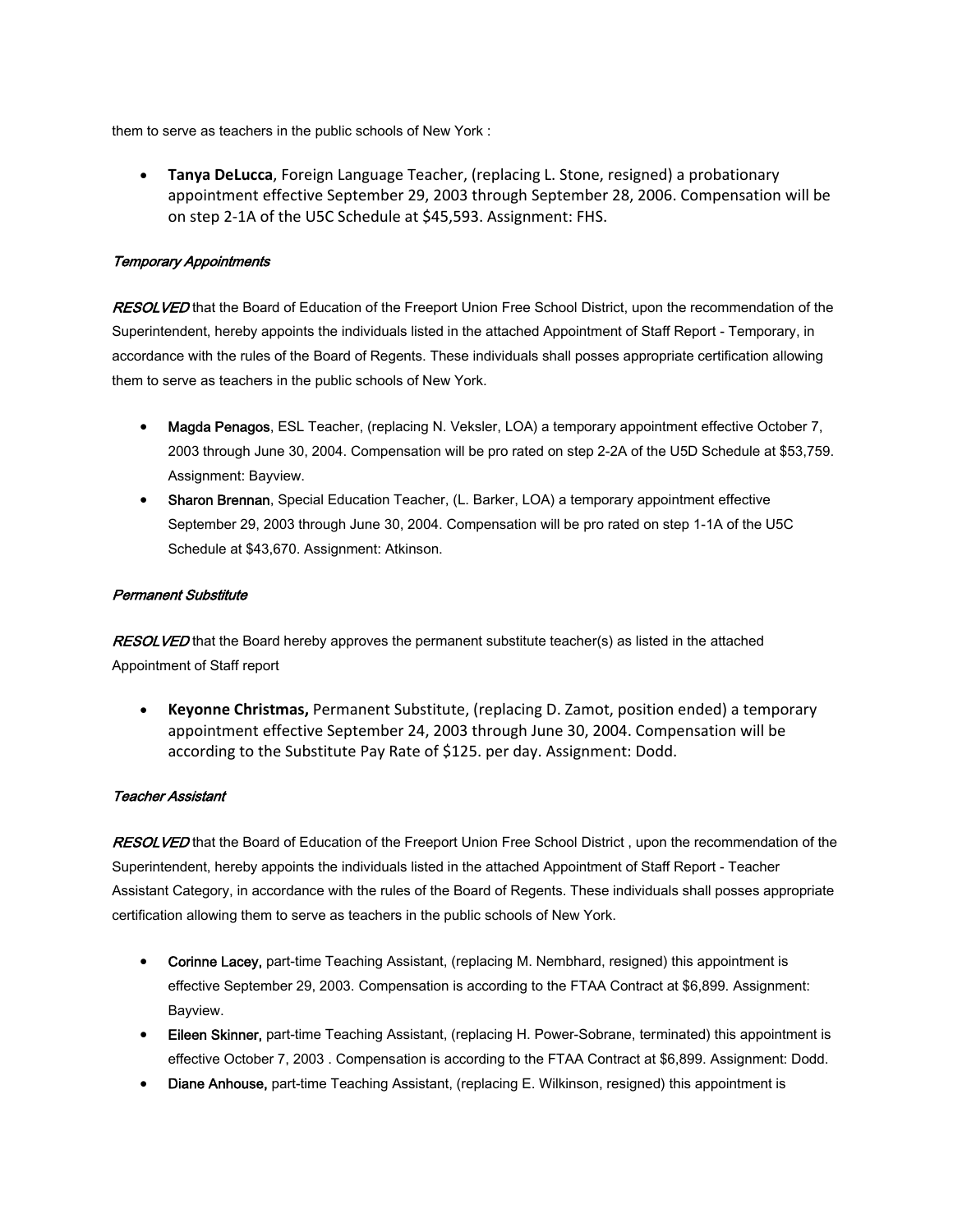effective October 14, 2003. Compensation is according to the FTAA Contract at \$6,899. Assignment: Dodd.

- Mark Davidoff, part-time Teaching Assistant, (replacing B. Losee, resigned) this appointment is effective October 20, 2003. Compensation is according to the FTAA Contract at \$6,899. Assignment: New Visions.
- Amanda McLean, full-time Teaching Assistant, (replacing L. Huestis, resigned) a probationary appointment effective September 29, 2003 through September 28, 2006. Compensation is according to the FTAA Contract at \$12,073. Assignment: Bayview.
- Kevin Harrison, full-time Teaching Assistant, (replacing D. Lee, resigned) a probationary appointment effective October 27, 2003 through October 26, 2006. Compensation is according to the FTAA Contract at \$12,073. Assignment: FHS.

#### Civil Service Category Appointments

RESOLVED that the Board of Education hereby appoints the individuals as listed in the attached Appointment of Staff Report - Civil Service, in accordance with Civil Service Rules and Regulation.

- Connie Lynam, Teacher Aide, (replacing S. Greenberg, terminated) a probationary appointment effective September 29, 2003 for a period of 26 weeks upon Civil Service approval. Compensation will be according to the FTAA Contract at \$6,289. Assignment: FHS.
- Anne Pettito, Senior Typist Clerk, (replacing B. Lang, LOA) a temporary appointment effective September 30, 2003. Compensation will be according to the Clerical Salary Schedule at \$30,143. Assignment: FHS.

#### Adult Education Appointments

Be It RESOLVED that the Board of Education of the Freeport Union Free School District hereby appoints the Adult Education assignments as follows.

| Last name | First name     | Position            | Salary/per hour |
|-----------|----------------|---------------------|-----------------|
| Abbene    | Alana          | <b>GED</b> teacher  | \$23.00         |
| Alexandre | Jack           | ESOL II teacher     | \$20.50         |
| Balarezo  | Maria          | ESOL I teacher      | \$21.00         |
| Calderon  | Ramon          | ESOL I teacher      | \$21.00         |
| Carmona   | Flory          | ESOL teacher        | \$21.00         |
| Dickman   | Margaret       | ESOL teacher        | \$21.00         |
| Elmore    | Edwin          | <b>GED</b> teacher  | \$21.00         |
| Foley     | <b>Brendan</b> | Citizenship teacher | \$21.00         |
| Garcia    | Blanche        | ESOL I teacher      | \$29.90         |
| Gonzalez  | Rosa           | ESOL I teacher      | \$21.00         |
| Halton    | Tina           | ESOL II teacher     | \$21.00         |
| Kurtzer   | Judy           | ESOL I teacher      | \$21.00         |
| Leggio    | Rose           | ESOL I teacher      | \$21.00         |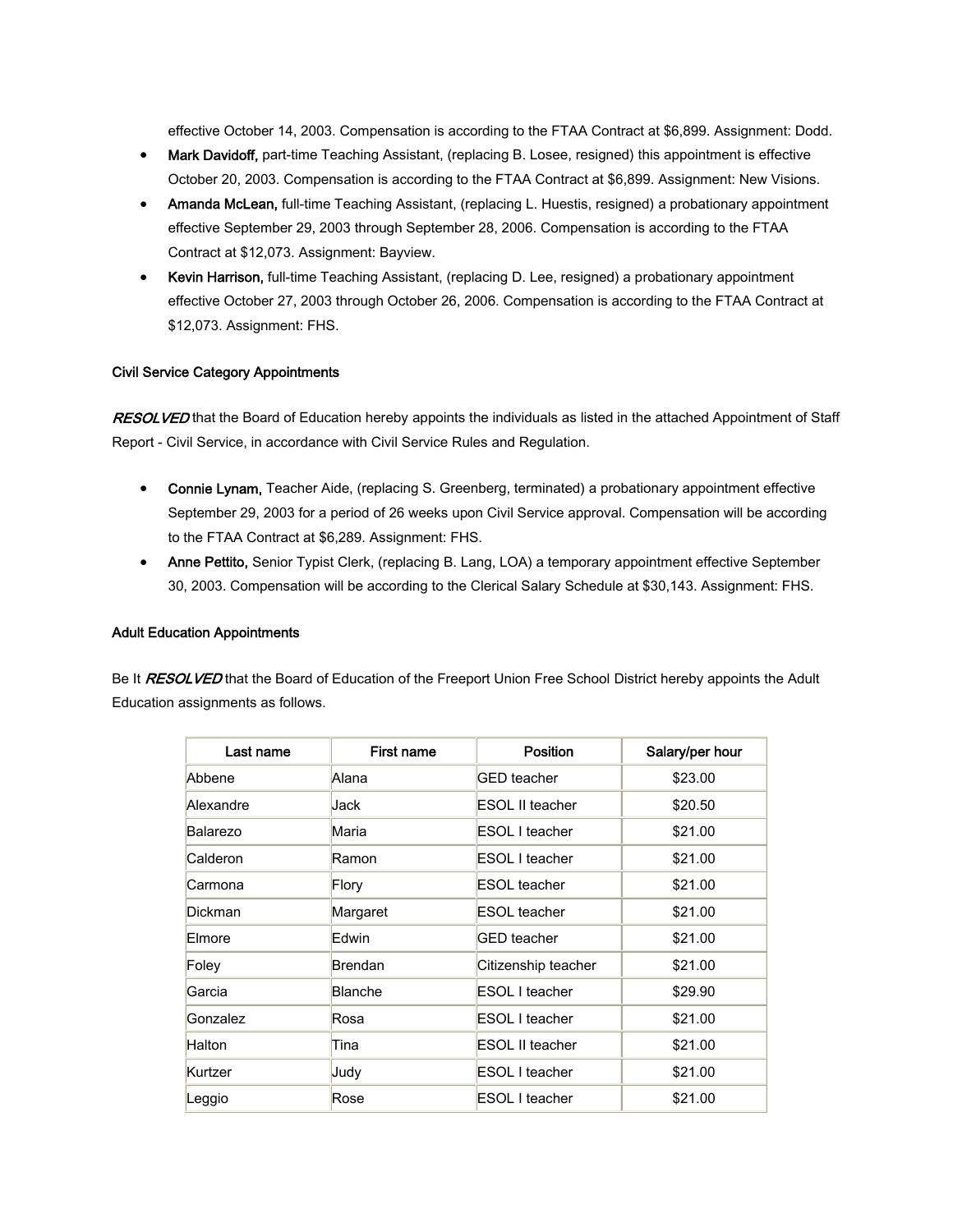| Lima            | JoAnn        | <b>GED</b> teacher  | \$21.00 |
|-----------------|--------------|---------------------|---------|
| Montano         | Melba        | I PELS teacher      | \$21.00 |
| O'Donohoe       | Dona         | Spanish GED teacher | \$27.57 |
| Rodriguez       | Evelyn       | ESOL I teacher      | \$21.00 |
| Rodriguez       | Raul         | Lead teacher        | \$31.00 |
| Shore           | Maria        | ESOL I teacher      | \$21.00 |
| Stewart         | Jennifer     | ESOL III-IV teacher | \$20.50 |
| Velasquez       | Luz          | ESOL I teacher      | \$27.98 |
| Bermudez        | Marilyn Rosa | Teacher Assistant   | \$10.00 |
| Broncano        | Yolanda      | Teacher Assistant   | \$11.50 |
| Farrell         | Rosemary     | Lab Facilitator     | \$25.45 |
| Morales         | Edwin        | Teacher Assistant   | \$9.50  |
| Morales         | Laura        | Teacher Assistant   | \$10.00 |
| Rodriguez       | Pablo        | Teacher Assistant   | \$11.50 |
| Leonard         | Dorothy      | Clerical            | \$9.50  |
| <b>Matthews</b> | Charlene     | Clerical            | \$10.00 |
| Tucker          | Frank        | Clerical            | \$10.00 |

#### Acceptance of the Minutes on the Committees on Special Education and Preschool Special Education

RESOLVED that the Board of Education hereby accepts the minutes of the meetings of the committees on special education and preschool special education for the following dates:

- September 19, 2003;
- October 3, 2003;
- October 8, 2003;
- October 9, 2003;
- October 15, 2003;
- October 21, 2003.

#### Resolution to Participate in the Learning Technology Project Planning Project

Be It RESOLVED by the Board of Education of the Freeport Union Free School District that an agreement be made between the Freeport Union Free School District and The Board of Cooperative Educational Services of Nassau County regarding the Districts participation in the Learning Technology Project Planning project and that it is essential to the proper, efficient and economic operation of the educational program to be supported by the Equipment, and this agreement is necessary to maintain the Districts educational program;

Be It Further RESOLVED that the expenses arising under this agreement constitute ordinary contingent expenses necessary for providing educational services; and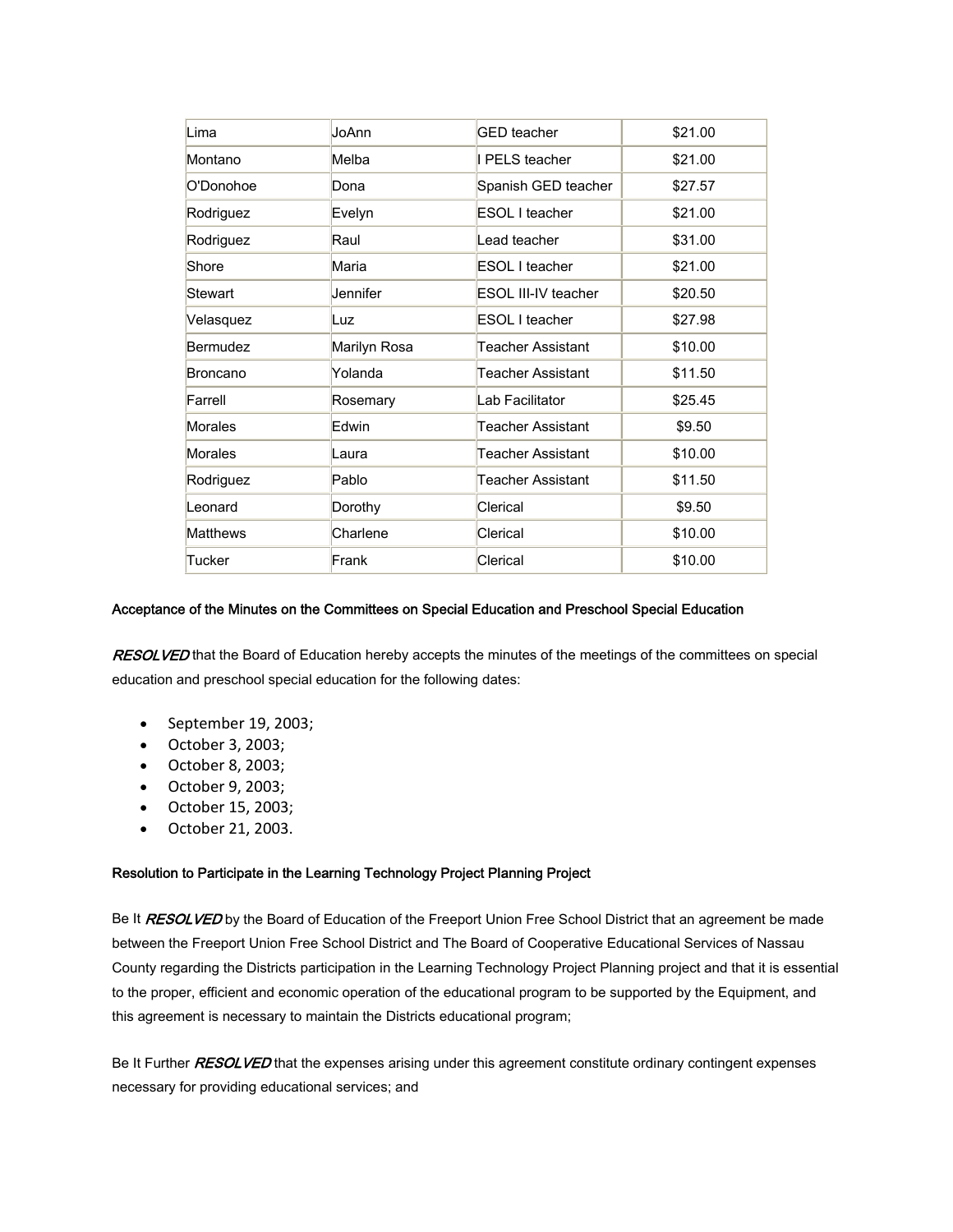Be It Further RESOLVED that the Board of Education of the Freeport Union Free School District adopts this resolution to determine that the costs and expenses arising under this Agreement are ordinary contingent expenses of the School District, and it is in the best financial interests of the District and stating the basis for such determination, and has delivered a true and accurate copy of this resolution to BOCES; and

Be It Also RESOLVED that the Superintendent be authorized to execute and deliver this agreement on behalf of the School District.

## Items For Individual Action

### Granting of Tenure

On a motion by Mr. Raab the following motion was adopted unanimously;

Be It **RESOLVED** that the Board of Education of the Freeport Union Free School District hereby grants tenure status to the following individuals:

- **Raquel Lucas,** Elementary Teacher, effective November 1, 2003.
- **Jodi Hewlett,** Elementary Teacher, effective November 15, 2003.
- **Neda Movallali,** Foreign Language Teacher, effective November 27, 2003.

## Executive Session

At 9:16 p.m. a motion was made by Mr. Ellerbe to go into Executive Session to discuss a particular matter of personnel and collective bargaining.

The motion was seconded by Ms. Coward, and the motion passed.

The vote was: Cattano, Coward, Ellerbe, Piñeyro and Raab.

At 11:50 p.m. on a motion by Mr. Raab and a second Mr. Ellerbe the Board returned to open session. The vote was: Cattano, Coward, Ellerbe, Piñeyro and Raab.

# Other Business

Ms. Coward made the following motion:

Be It RESOLVED that the Board of Education of the Freeport Union Free School District hereby authorizes the Superintendent of Schools to enter into a contractual agreement with SCOPE to provide the services of an interim Executive Director of Operations at the per diem rate of \$525.00.